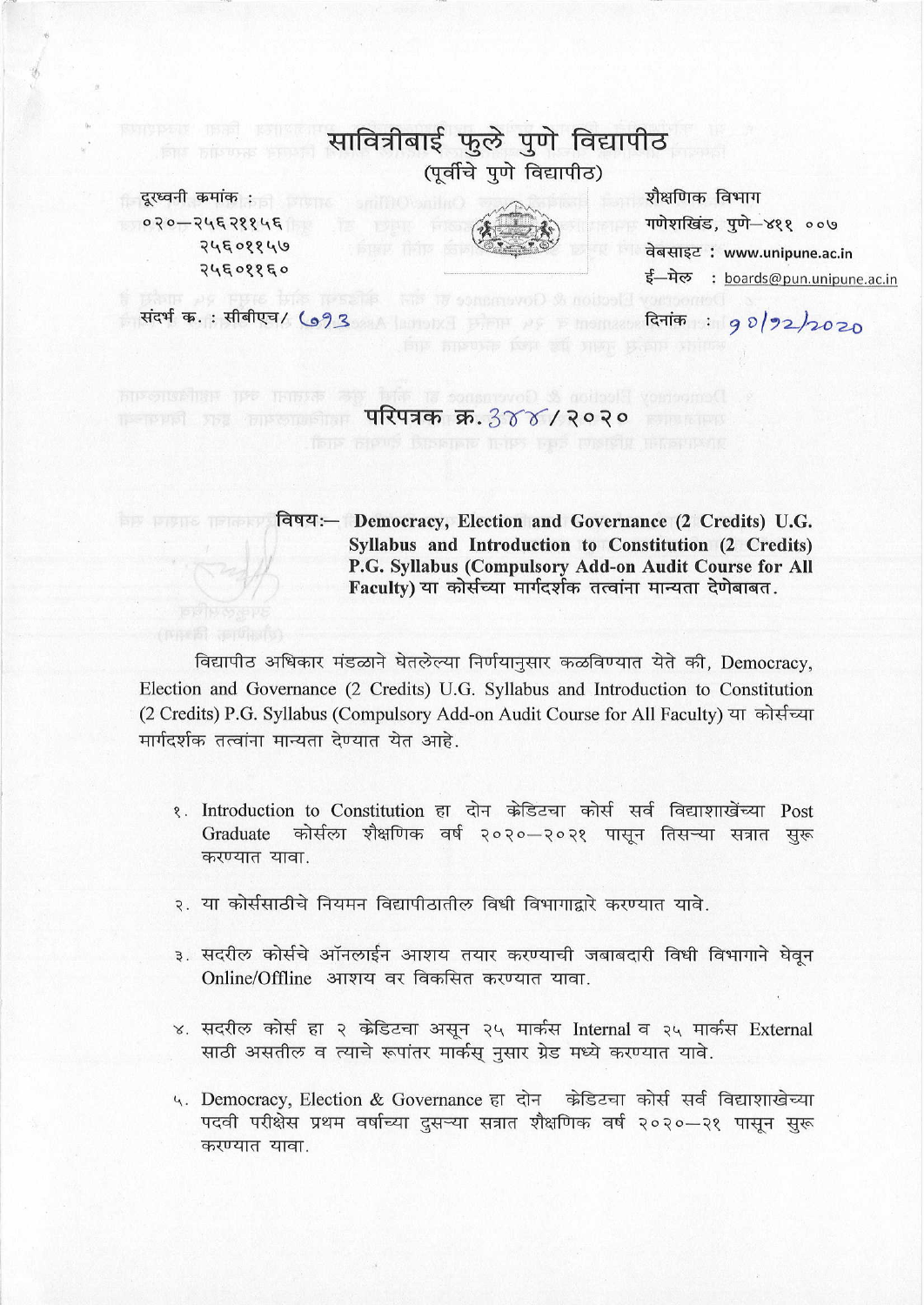- ६. या कोर्ससाठीचे नियमन प्रत्येक महाविद्यालयातील समाजशास्त्र किंवा राज्यशास्त्र विषयाचे प्राध्यापक यांच्या अध्यक्षतेखाली सदरील कोर्सचे नियमन करण्यात यावे.
- ७. सदरील कोर्समध्ये वेळोवेळी बदल Online/Offline आशय विकसित करणे याची 000 । जबाबदारी समाजशास्त्र अभ्यासमंडळाचे प्रमुख डॉ. श्रुती तांबे व राज्यशास्त्र विकास सम्यासमंडळाचे प्रमुख डॉ. बाळ कांबळे यांनी पहावे.
- ८. Democracy Election & Governance हा दोन केडिटचा कोर्स असून २५ मार्कस् हे Internal Assessment व २५ मार्कस् External Assessment साठी असतील व त्याचे रूपांतर मार्कस नसार ग्रेड मध्ये करण्यात यावे.
	- ९. Democracy Election & Governance हा कोर्स सुरू करताना ज्या महाविद्यालयात समाजशास्त्र व राज्यशास्त्र विषय नाहीत, त्या महाविद्यालयात इतर विषयाच्या प्राध्यापकांना प्रशिक्षण देवून त्यांना जबाबदारी देण्यात यावी.

ं संबंधितांच्या निदर्शनास आणून दयावा.

उपकलसचिव (शैक्षणिक विभाग)

ary man weard were good-open in another resides condant)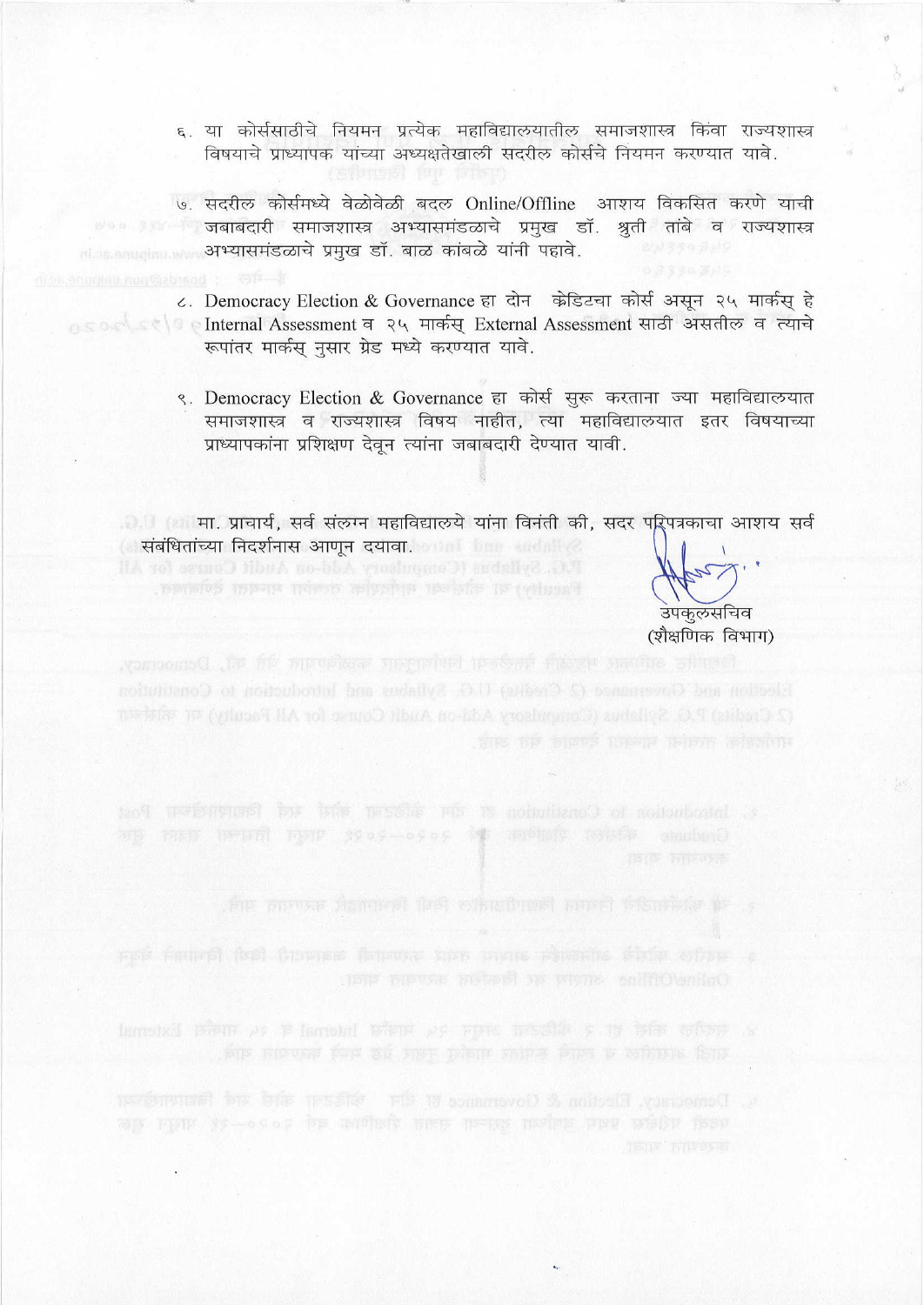प्रत माहितीसाठी व पुढील योग्य त्या कार्यवाहीसाठी:-

१. मा. अधिष्ठाता, मानवविज्ञान विद्याशाखा २.मा. प्राचार्य, सर्व संलग्न कला महाविद्यालये ३.मा. संचालक, परीक्षा व मूल्यमापन मंडळ, सावित्रीबाई फुले पुणे विद्यापीठ ४.मा. संचालक, स्पर्धा परीक्षा केंद्र ५. मा. संचालक, (आंतरराष्ट्रीय केंद्र) ६. मा. प्रमुख, विद्यापीठ उपकेंद्र :अहमदनगर, नाशिक. ७. मा. उपकुलसचिव, परीक्षा (१,२) ८. सिस्टीम ॲनालिस्ट डेटा प्रोग्रेसिंग युनिट ९. मा. उपकुलसचिव, शैक्षणिक प्रवेश विभाग १०.मा. उपकुलसचिव, नियोजन व विकास विभाग ११. मा. उपकुलसचिव, शैक्षणिक पात्रता विभाग १२. मा. उपकुलसचिव (सभा व दप्तर विभाग) १३. मा. उपकुलसचिव (परीक्षा-एस.ऑण्ड टी.विभाग) १४. मा. उपकुलसचिव, (कायदा व तकार निवारण विभाग) १५. मा. उपकुलसचिव, जनसंपर्क अधिकारी १६.मा. सहायक कुलसचिव (परीक्षा समन्वय विभाग) १७. मा. सहायक कुलसचिव (गोपनीय कक्ष) १८. मा. सहायक कुलसचिव (संलग्नता कक्ष) १९. मा. सहायक कुलसचिव (मा. प्र—कुलगुरू कार्यालय) २०. मा. कक्षाधिकारी (बहि:स्थ विभाग)

विद्यापरिषद ठराव क. - ब ५१ पीए/५१/२०२० दि. ०३.११.२०२०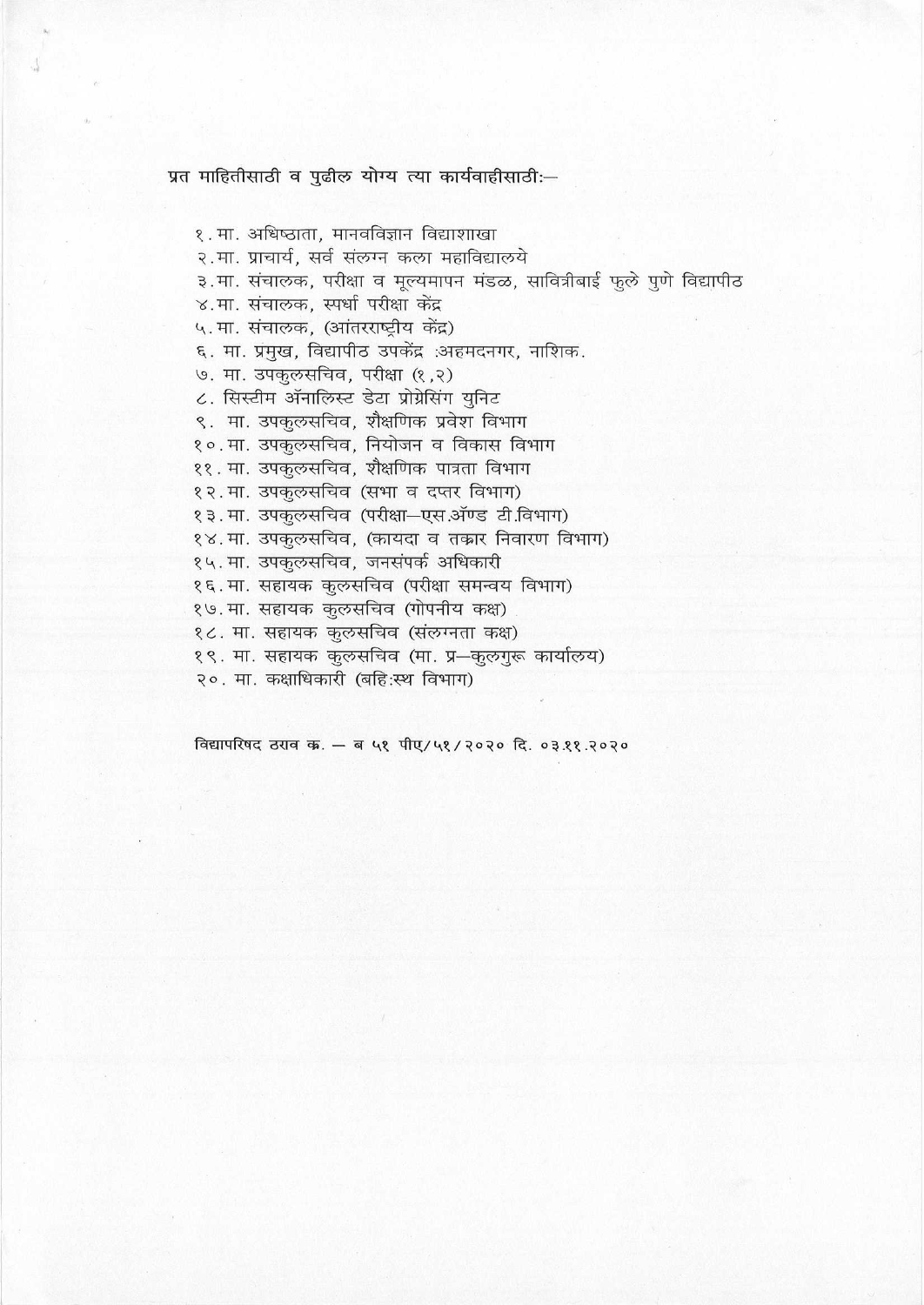# **Savitribai Phule Pune University, Pune For All faculties**

# **2 credit Compulsory course for all the First Year students in All Faculties Democracy, Election and Governance**

# **Objectives:**

- 1. To introduce the students meaning of democracy and the role of the governance
- 2. To help them understand the various approaches to the study of democracy and governance

# **Module 1 Democracy- Foundation and Dimensions**

- a. Constitution of India
- b. Evolution of Democracy- Different Models
- c. Dimensions of Democracy- Social, Economic, and Political

# **Module 2 Decentralization**

- a. Indian tradition of decentralization
- b. History of panchayat Raj institution in the lost independence period
- c.  $73^{\text{rd}}$  and  $74^{\text{th}}$  amendments
- d. Challenges of caste, gender, class, democracy and ethnicity

# **Module 3 Governance**

- a. Meaning and concepts
- b. Government and governance
- c. Inclusion and exclusion

# **References:**

- 1. Banerjee-Dube, I. (2014). *A history of modern India*. Cambridge University Press.
- 2. Basu, D. D. (1982). *Introduction to the Constitution of India*. Prentice Hall of India.
- 3. Bhargava, R. (2008). *Political theory: An introduction*. Pearson Education India.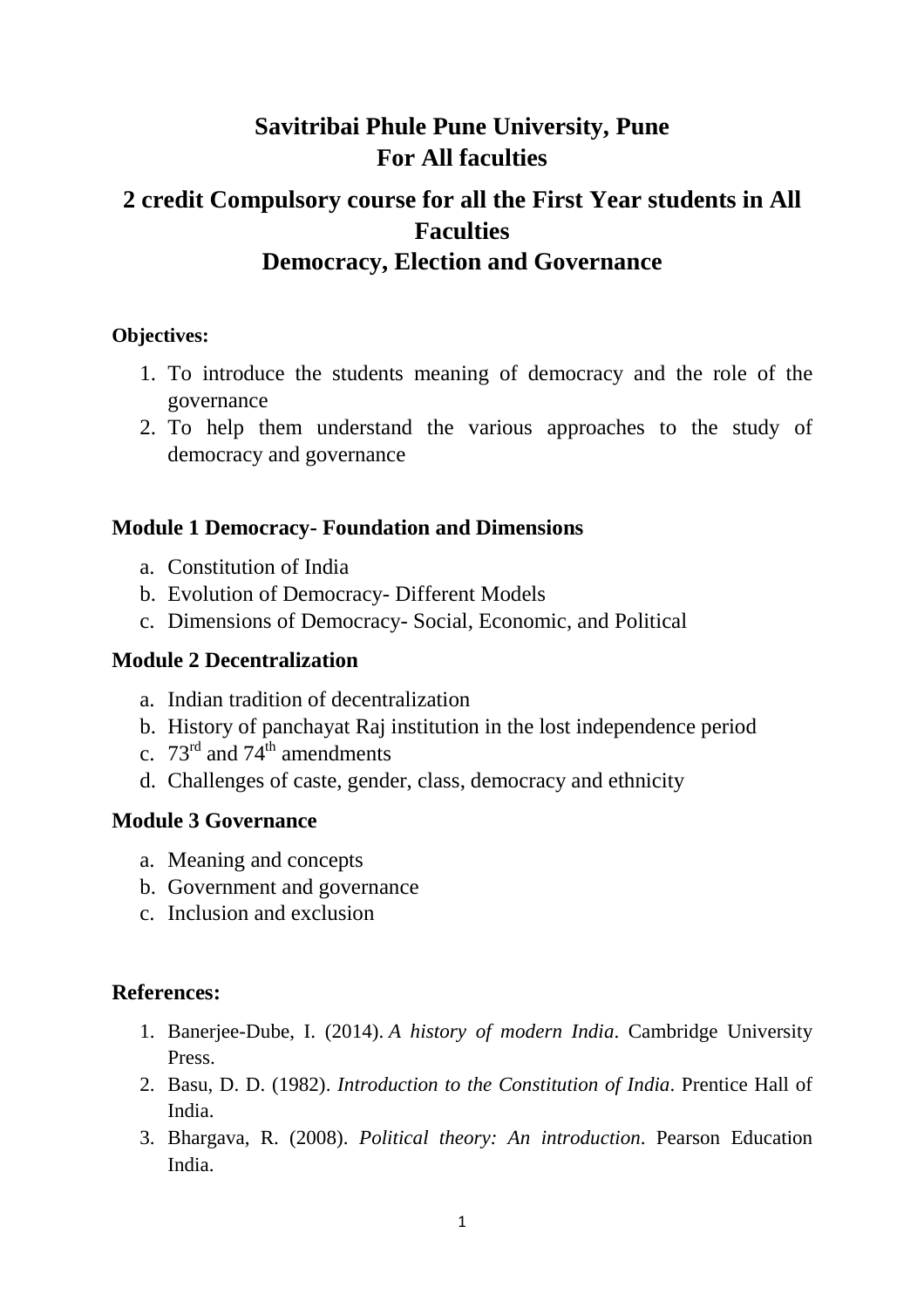- 4. Bhargava, R., Vanaik, A. (2010) *Understanding Contemporary India: Critical Perspective.* New Delhi: Orient Blackswan.
- 5. Chandhoke. N., Proyadardhi.P, (ed) (2009), '*Contemporary India: Economy, Society, Politics*', Pearson India Education Services Pvt. Ltd, ISBN 978-81- 317-1929-9.
- 6. Chandra, B. (1999). *Essays on contemporary India*. Har-Anand Publications.
- 7. Chaterjee, P. (1997). State and Politics in India.
- 8. Dasgupta. S., (ed) (2011), *'Political Sociology'*, Dorling Kindersley (India) Pvt. Ltd., Licensees of Pearson Education in south Asia. ISBN: 978-317-6027- 7.
- 9. Deshpande, S. (2003). Contemporary India: A Sociological View, New Delhi:Viking Publication.
- 10.Guha, R. (2007). India After Gandhi: The History of the World's Largest. *Democracy, HarperCollins Publishers, New York*.
- 11.Guha, R. (2013). *Gandhi before India*. Penguin UK.
- 12.Jayal. N.G. (2001). *Democracy in India.*New Delhi: Oxford University Press.
- 13.Kohli, A. (1990). *Democracy and discontent: India's growing crisis of governability*. Cambridge University Press.
- 14.Kohli, A., Breman, J., & Hawthorn, G. P. (Eds.). (2001). *The success of India's democracy* (Vol. 6). Cambridge University Press.
- 15.Kothari, R. (1989). *State against democracy: In search of humane governance*. Apex Pr.
- 16.Kothari, R. (1970). *Politics in India*. New Delhi: Orient Blackswan.
- 17.Kothari, R. (1995). *Caste in Indian politics*. Orient Blackswan.
- 18. Sarkar, S. (2001). *Indian democracy: the historical inheritance. the Success of India's Democracy*, 23-46.

### मराठी संदर्भ ग्रंथ:

- १. राही श्रुती गणेश., आवटे श्रीरंजन, (२०१९),*'आपलं आयकार्ड*', सुहास पळशीकर द युनिक अकॅडमी पब्लिकेशनप्रा.लि...
- २. व्होरा राजेंद्र.. पळशीकर, सुहास.(२०१४). *भारतीय लोकशाही अर्थ आणि व्यवहार*. पुणे : डायमंड प्रकाशन.
- ३. सुमंत, यशवंत.(२०१८). *प्रा. यशवंत सुमंत यांची तीन भाषणे*. पुणे : युनिक अँकँडमी पब्लिकेशन्स प्रा.लि
- ४. भोळे. भा.ल. (२०१५). *भारतीय गणराज्याचे शासन आणि राजकारण*. नागपर: पिंपळापरे बक प्रकाशन
- ५. कसबे. रावसाहेब. (२०१०)डॉ. आंबेडकर आिण भारतीय रा᭔यघटना. पुणे: सुगावा प्रकाशन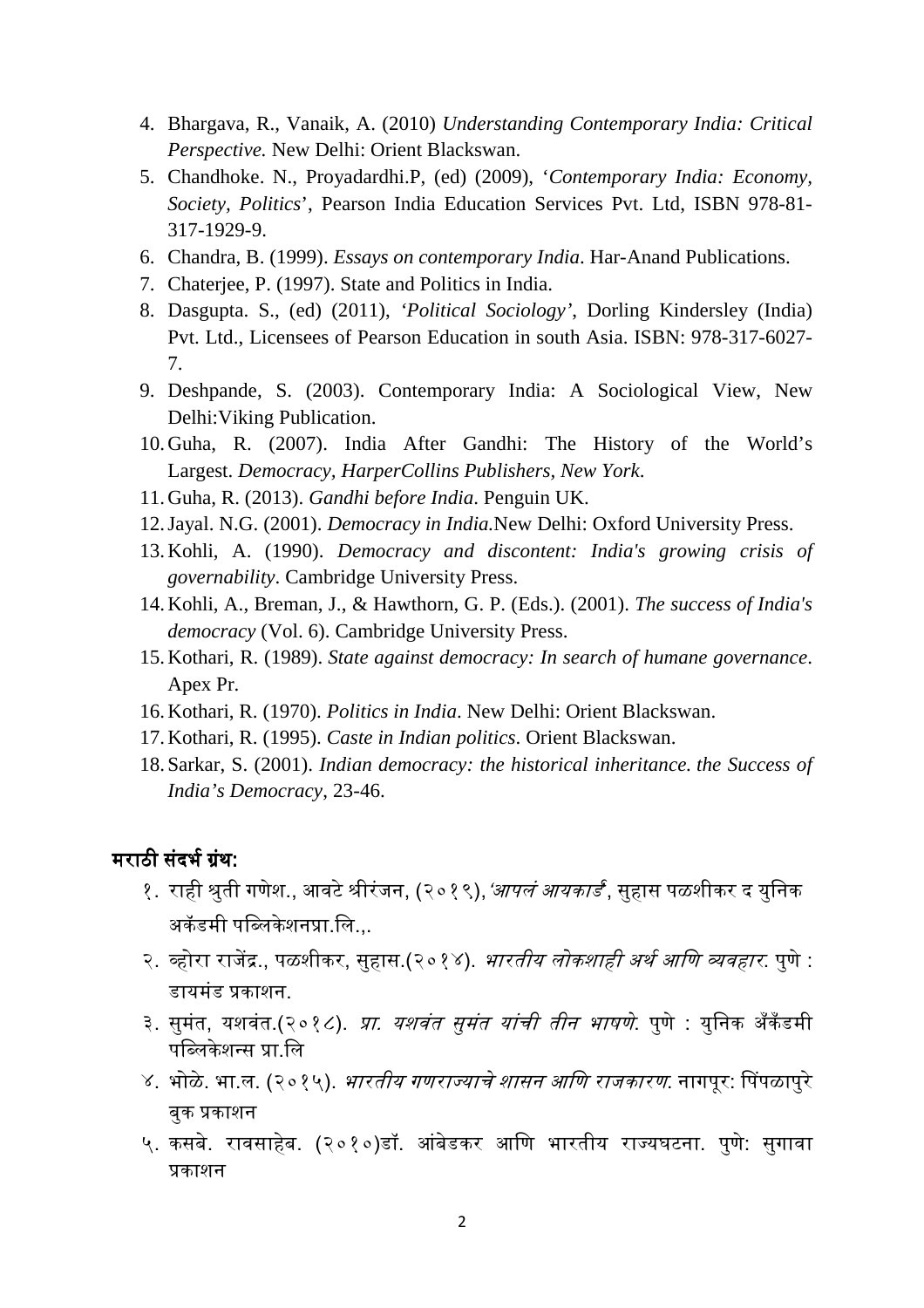### **INTRODUCTION TO CONSTITUTION**

#### (TWO CREDITS)

**Course Objectives**: This course introduces students to the Constitution of India. The Constitution, being supreme law of the land, must be known to every citizen of India. It begins with the Preamble, which indicates the source and objects of it. We, the people of India, are the source of the Constitution and have resolved to constitute India into a sovereign, socialist, secular, democratic and republic. The Course has been designed for everyone to make acquaint themselves with their fundamental rights and of others. No right is absolute one; it is subject to others right, as well. Directive Principles of State Policy are nothing but rights, though not enforceable by any court. These Directive Principles are basically 'Fundamental Principles' in the governance of the country. Powers and freedoms come with responsibility, State's responsibility to implement Directive Principles and citizens must perform their duties towards others, society and nation.

#### **Expected Course Outcomes:**

To introduce the philosophy of Constitution of India to students. To acquaint them with their freedoms and responsibilities.

# **UNIT 1: PHILOSOPHY OF THE INDIAN CONSTITUTION (5 Hours)**

- a) Constitutional History of India
- b) Role of Dr. B.R. Ambedkar in Constituent Assembly
- c) Preamble Source and Objects
- d) Sovereign and Republic
- e) Socialist and Secular
- f) Democratic Social and Economic Democracy
- g) Justice Social, Economic and Political
- h) Liberty Thought, Expression, Belief, Faith and Worship
- i) Equality Status and Opportunity
- j) Fraternity, Human Dignity, Unity and Integrity of the Nation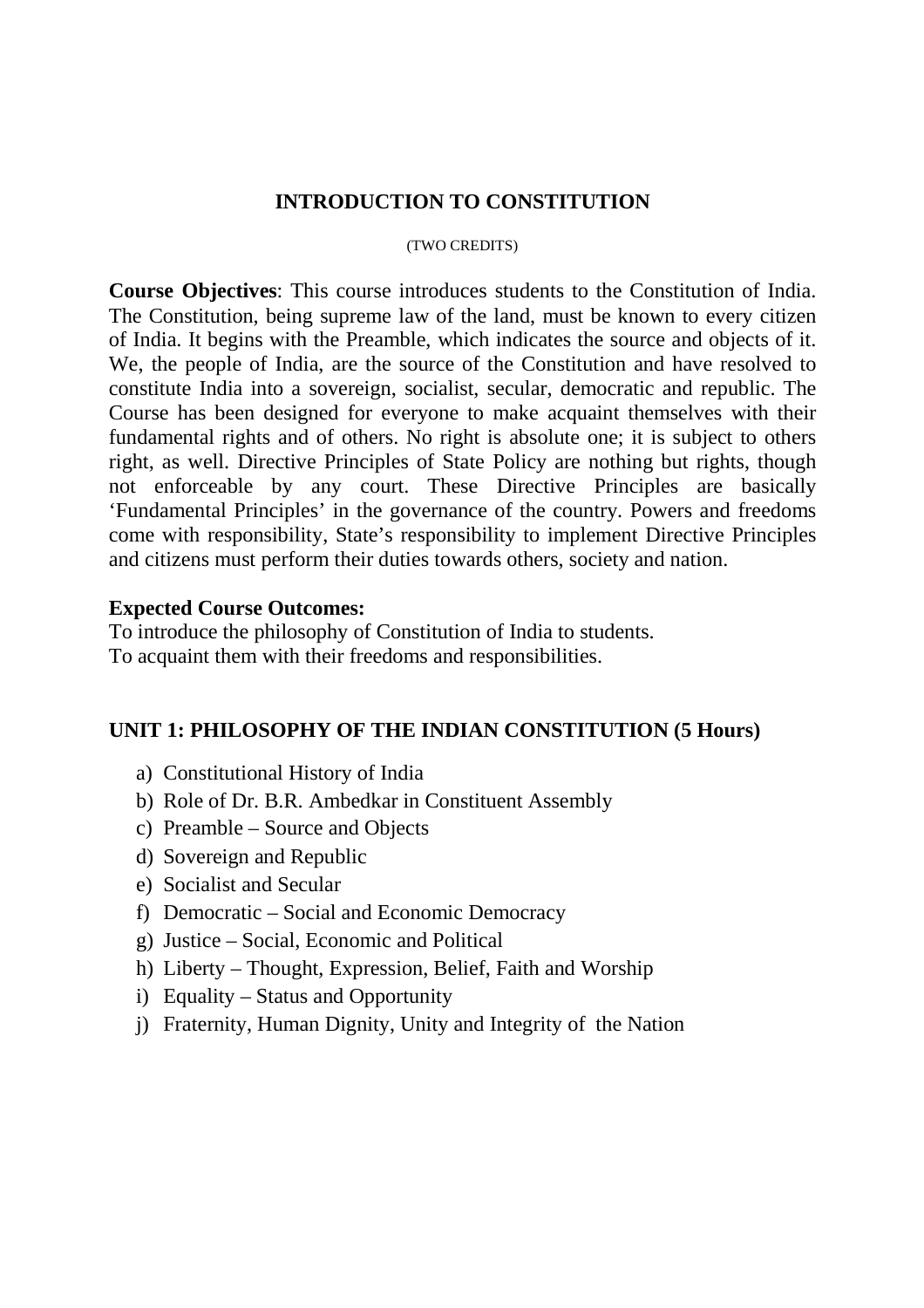# **UNIT 2: FUNDAMENTAL RIGHTS (10 Hours)**

- a) Right to equality
- b) Right to freedoms
- c) Right against exploitation
- d) Right to freedom of religion
- e) Cultural and educational rights
- f) Right to property
- g) Right to constitutional remedies

# **UNIT 3: DIRECTIVE PRINCIPLES OF STATE POLICY (10 Hours)**

- a) Equal Justice and free legal aid
- b) Right to work and provisions for just and humane conditions of work
- c) Provision for early childhood, Right to education and SC,ST, weaker section
- d) Uniform Civil Code
- e) Standard of Living, nutrition and public health
- f) Protection and improvement of environment
- g) Separation of Judiciary from executive
- h) Promotion of International peace and security

# **UNIT 4: FUNDAMENTAL DUTIES (5 Hours)**

- a) Duty to abide by the Constitution
- b) Duty to cherish and follow the noble ideals
- c) Duty to defend the country and render national service
- d) Duty to value and preserve the rich heritage of our composite culture
- e) Duty to develop scientific temper, humanism ,the spirit of inquiry & reform
- f) Duty to safeguard public property and abjure violence
- g) Duty to strive towards excellence

# **Text/Reference Books**:

- a) D. D. Basu, Introduction to the Constitution of India, LexisNexis
- b) Granville Austin, The Constitution of India: Cornerstone of a Nation, Oxford University Press
- c) Subhash Kashyap, Our Constitution, National Book Trust
- d) M.P. Jain, Indian Constitutional Law, LexisNexis